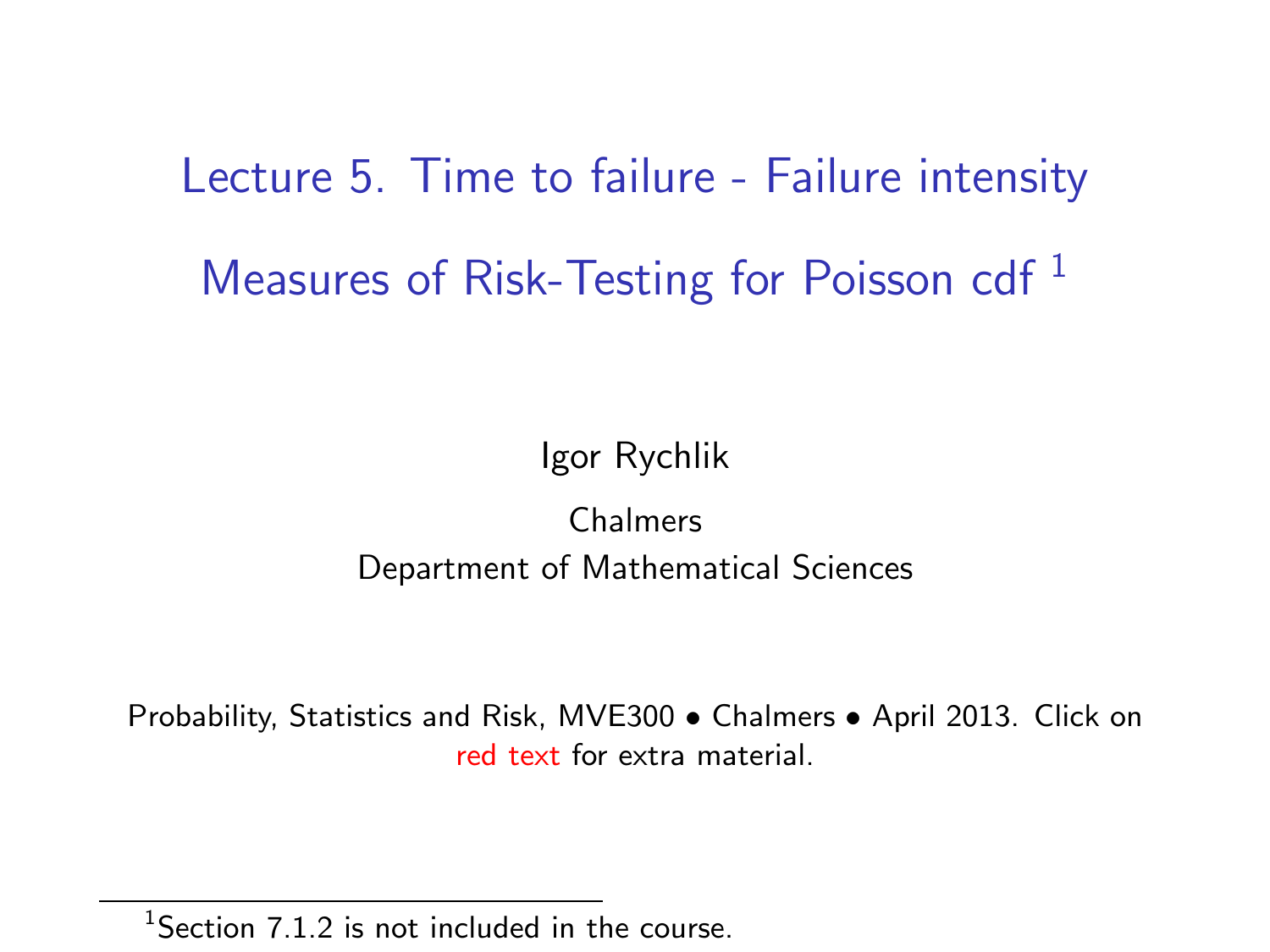## Survival function - Failure rate:

For a positive rv.  $T$ , for example life-time of a component, time to failure, accident etc.:

 $\blacktriangleright$  R(t) - survival function is defined by

$$
R(t) = P(T > t) = 1 - F(t)
$$

 $\blacktriangleright \Lambda(t) = -\ln(R(t))$  - is called cumulative failure-intensity function

$$
R(t) = e^{\ln R(t)} = e^{-\Lambda(t)}.
$$

 $\lambda(t) = \dot{\Lambda}(t)$  - failure intensity function

$$
R(t) = e^{\ln R(t)} = e^{-\int_0^t \lambda(s) ds}.
$$

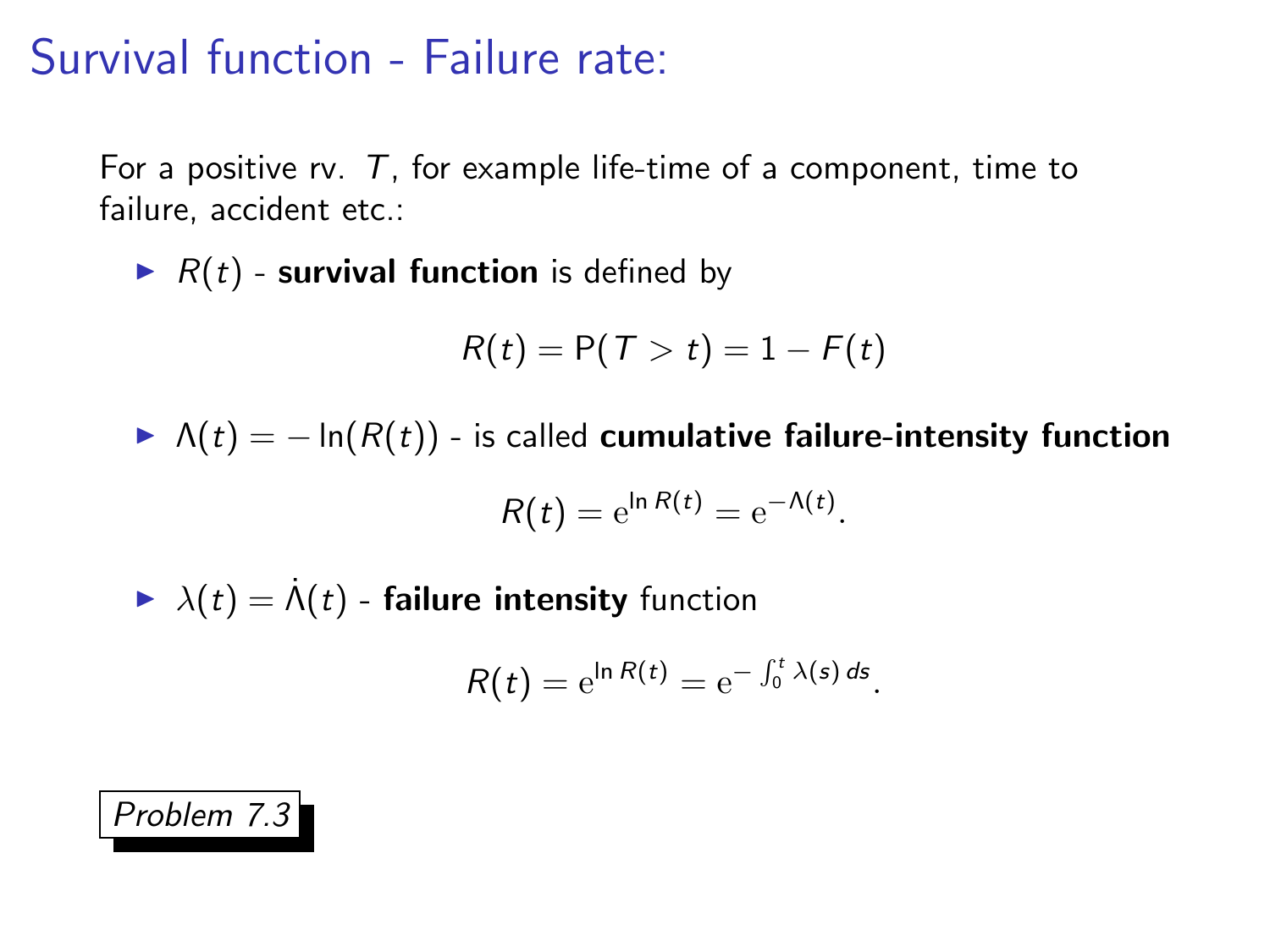### What is failure intensity measuring:

It can be demonstrated that

$$
\lambda(s)=\lim_{t\to 0}\frac{P(T\leq s+t\mid T>s)}{t},
$$

which means that for small values of t,  $\lambda(s) \cdot t$  is approximately the probability that an item of age  $s$  will break within  $t$  time units.

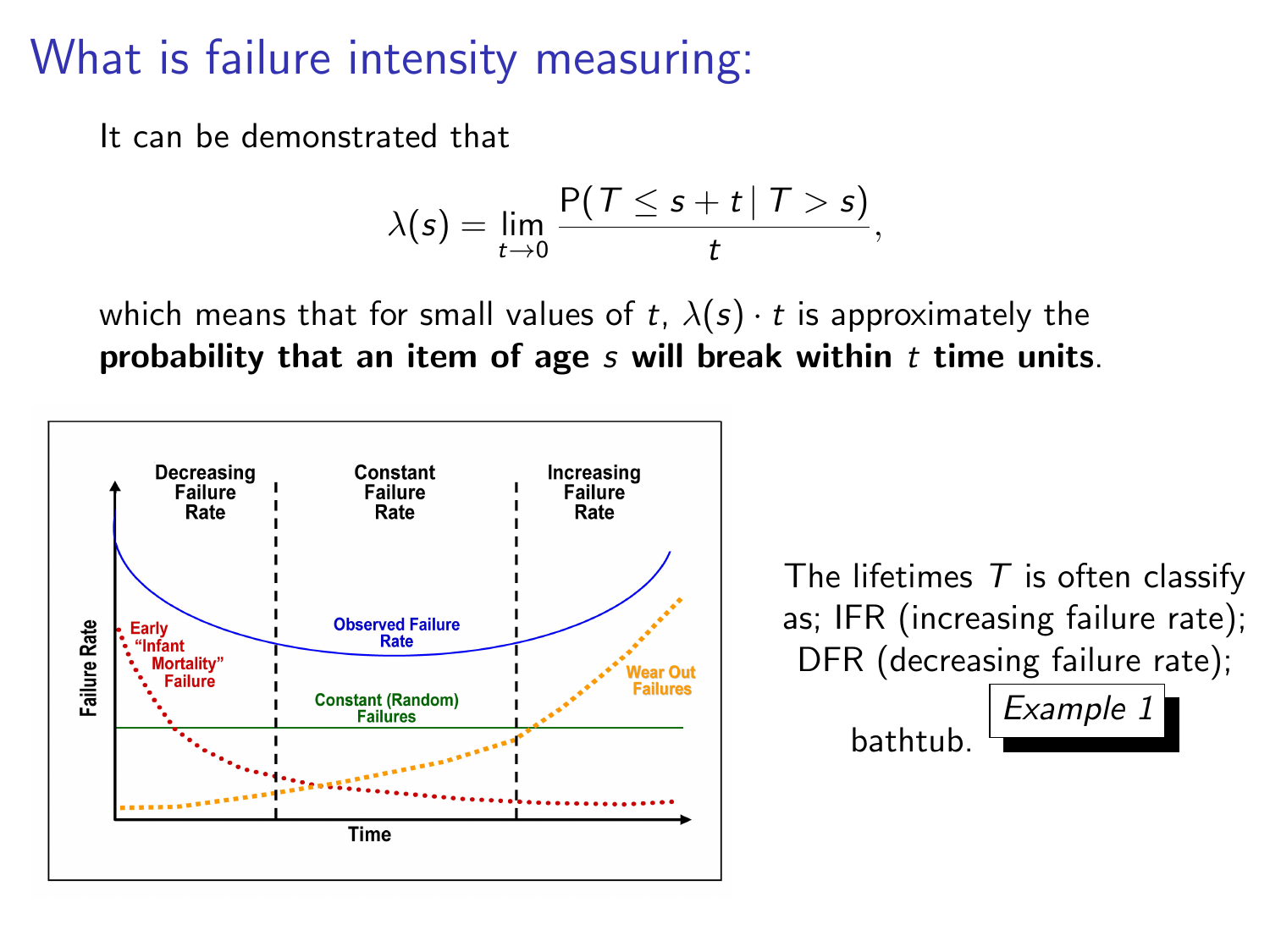### Constant failure rate

For exponential 
$$
T \in \exp(a)
$$
,  $a = E[T]$ 

$$
R(t) = e^{-t/a}
$$
 hence  $\Lambda(t) = t/a$  and  $\lambda(t) = 1/a$ ,

failure intensity is constant.<sup>2</sup>

If it passed time s without failure, i.e. " $T > s$ " is true, then probability of no failure in the next  $t$  time units is

$$
P(T > s + t | T > s) = \frac{P(T > s + t)}{P(T > s)} = \frac{e^{-(s+t)/a}}{e^{-s/a}} = P(T > t).
$$

This is sometimes stated as "memorylessness" of exponential cdf.

 $\triangleright$  Consider components having exponential life-times. For example electrical fuse (Elsäkring) breaks a circuit when  $A=$ "overcurrent" occurred at time  $S_1$  then it is immediately replaced by a new fuse. Again it breaks after exponentially distributed time (occurrence of the second overcurrent) at time  $S_2$  etc. The sequence  $S_1, S_2, \ldots$  is called a point process.

<sup>&</sup>lt;sup>2</sup>Often failures are due to accidents occurring at random.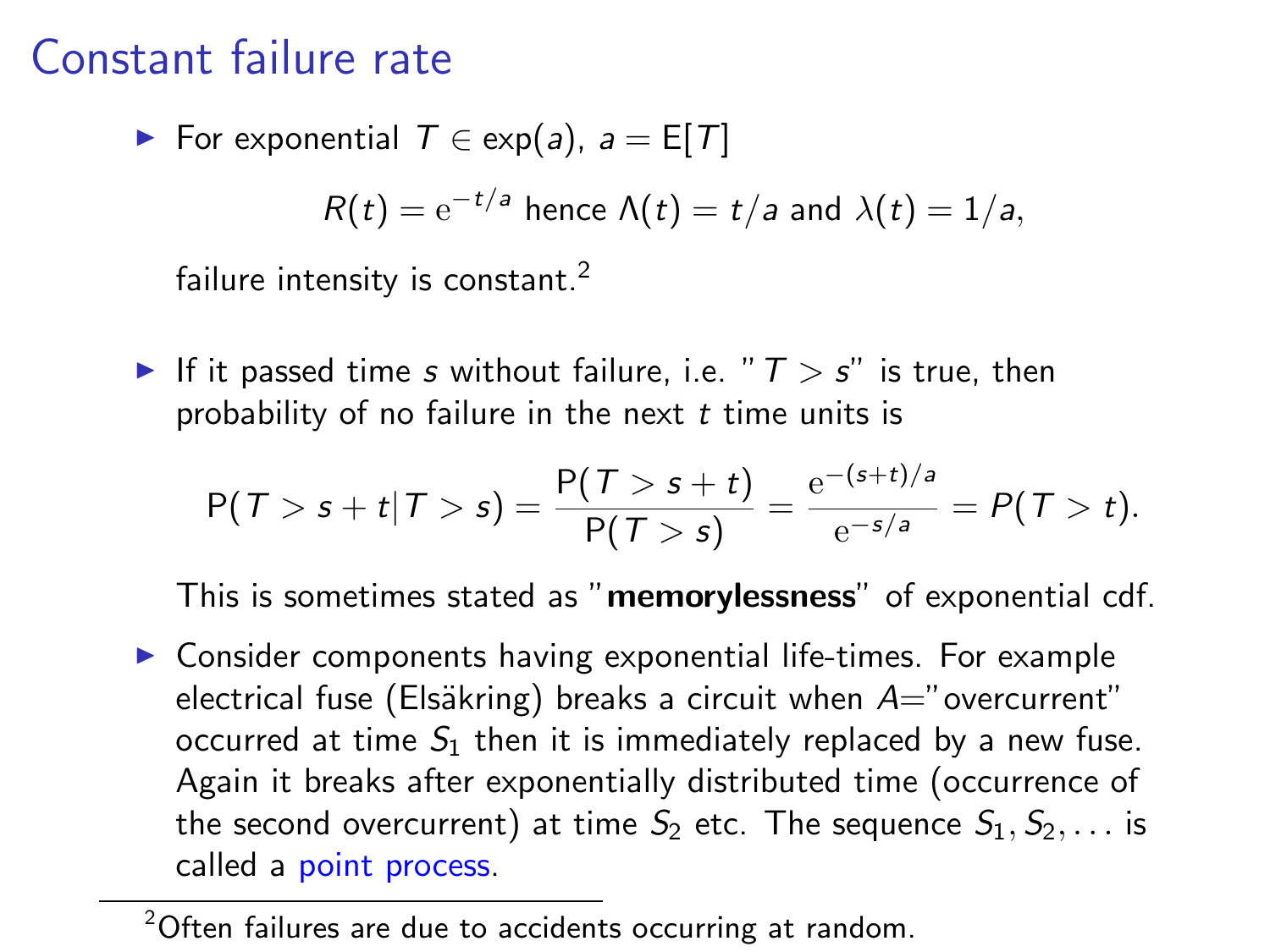#### Constant failure rate - Poisson point process



 $S_i$  - times for accidents A (overcurrents),  $T_i$  - lifetimes of components,  $N_A(t)$  - number of accidents in time interval [0, t].  $N_A(t) \in Po(m)$ , where  $m = \lambda \cdot t$ , thus point process  $S_i$  is named Poisson.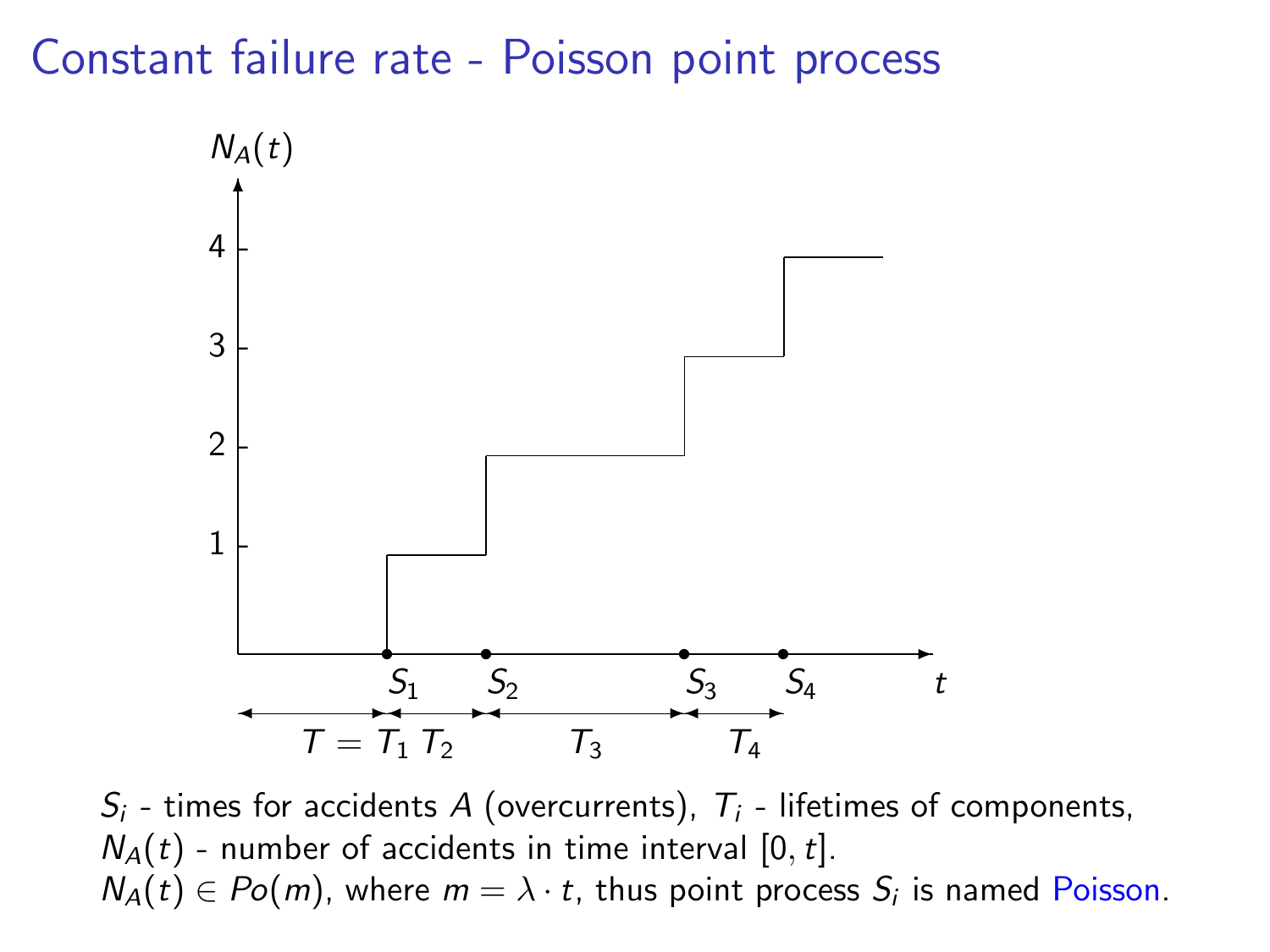## Examples:



Left figure - fitted exponential cdf to the earthquake data and ecdf. **Right figure** - the fitted exponential cdf, with  $a = 72.4$  (green dashed line) and Rayleigh cdf, with  $a = 82$ , (red line) compared with the ball-bearing life ecdf.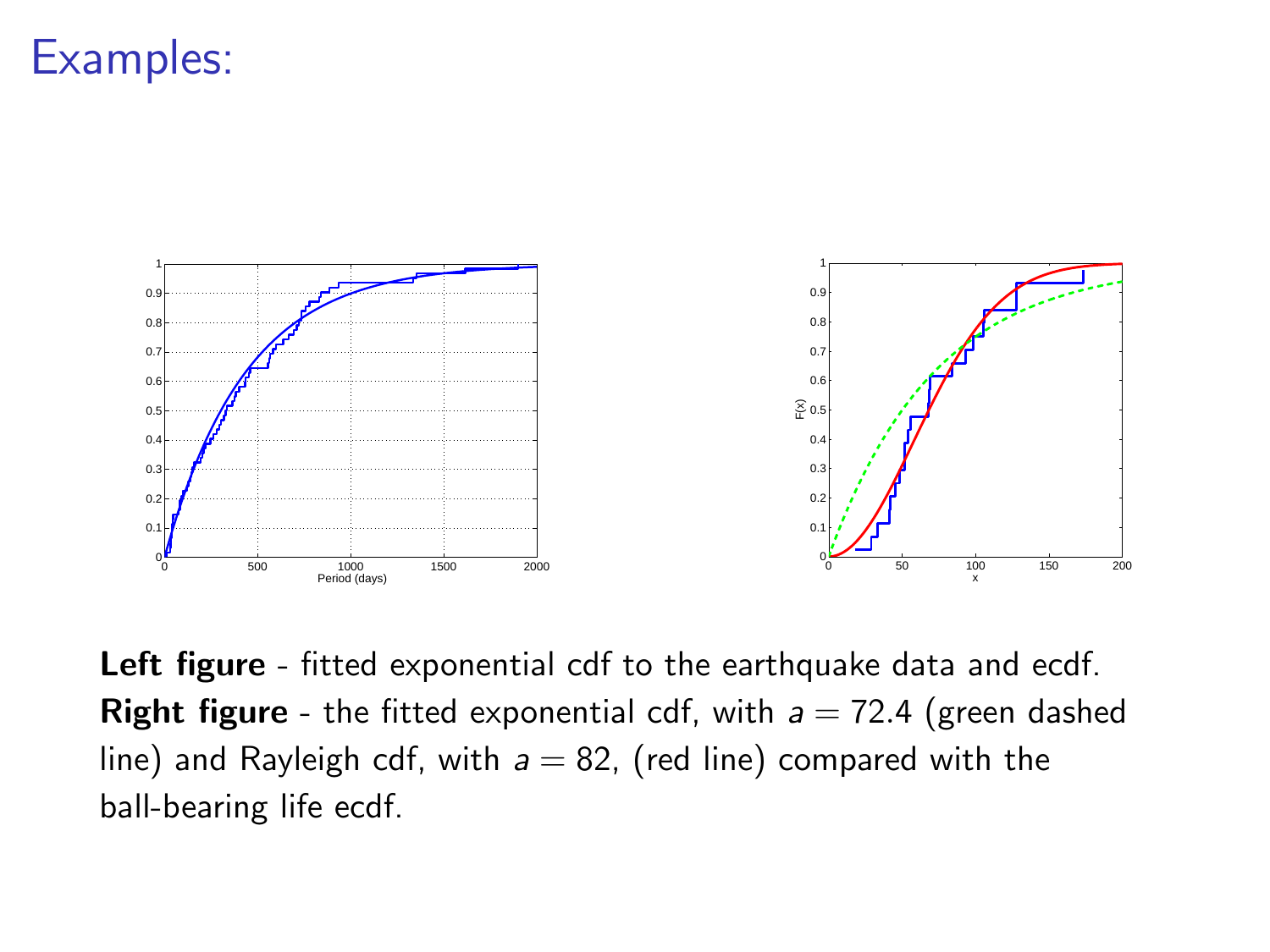#### Failure rate - examples:

 $\triangleright$  T - Rayleigh distributed life time of ball bearings then

$$
R(t) = e^{-(t/a)^2}
$$
 hence  $\Lambda(t) = (t/a)^2$  and  $\lambda(t) = 2t/a^2$ .

This is IFR case, as expected. Failures are due to wear.

Example 2 Suppose that a structure contains four ball bearings of the type studied. The structure is working as long as all bearings are OK. Compute the failure intensity of the system.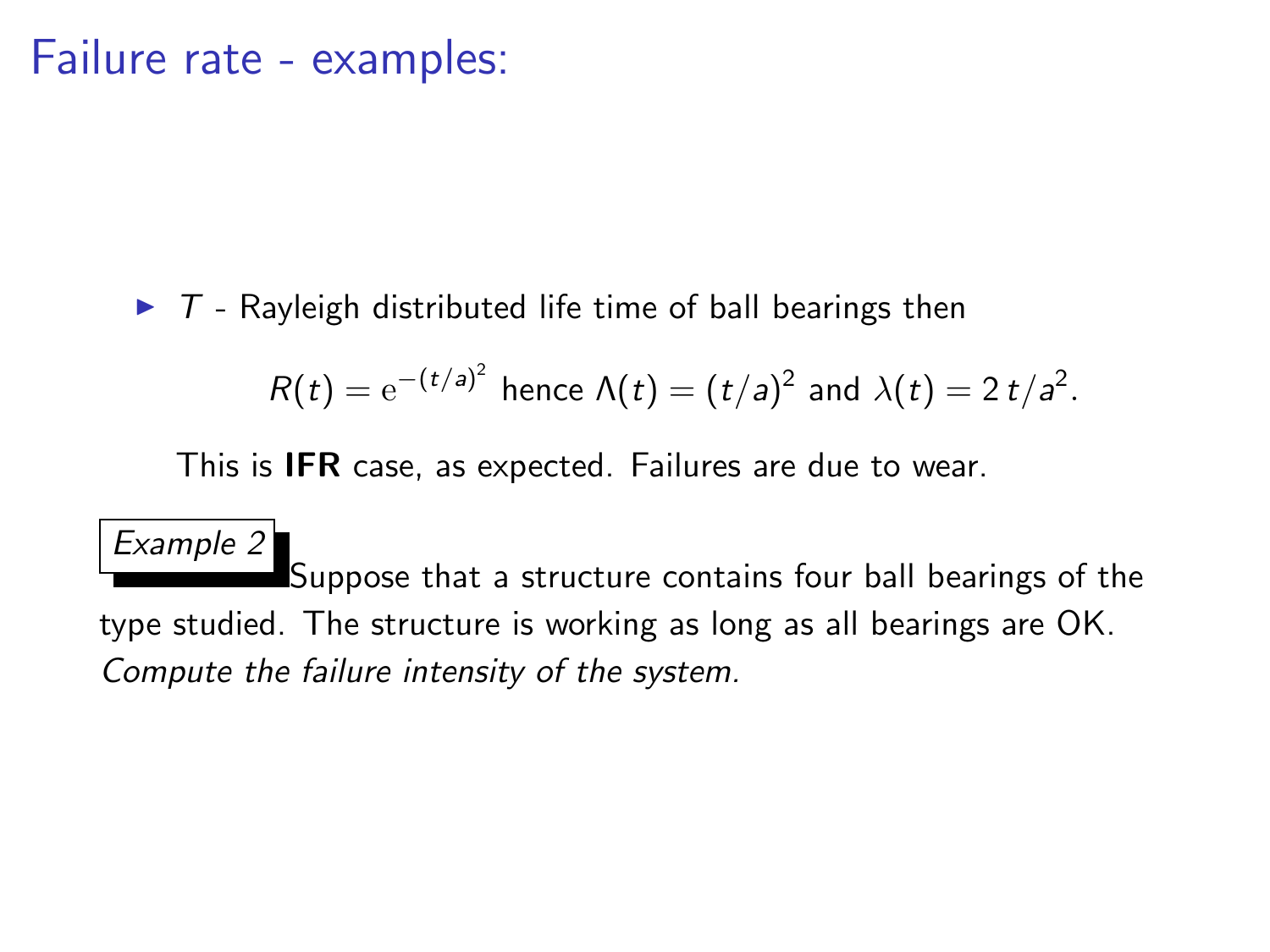### Some useful formulas:

 $\blacktriangleright$  For continuous positive rv. T

$$
\lambda(t)=\frac{f_T(t)}{1-F_T(t)}.
$$

 $\triangleright$  The conditional probability that the s year old component will survive addition  $t$  years

$$
P(T>s+t|T>s)=e^{-\int_s^{s+t}\lambda(x)\,dx}.
$$

If  $T$  has constant failure rate than  $s$  time units old component is as good as a new one.

 $\blacktriangleright$  Expected lifetime

$$
\mathsf{E}[\mathcal{T}] = \int_0^\infty \mathsf{P}(\mathcal{T} > s) \, ds
$$

Example 3 Consider a ball bearing that has been used for 60 millions revolutions. Compute its expected remaining life time. What is the probability that it will survive additional 60 millions of revolutions?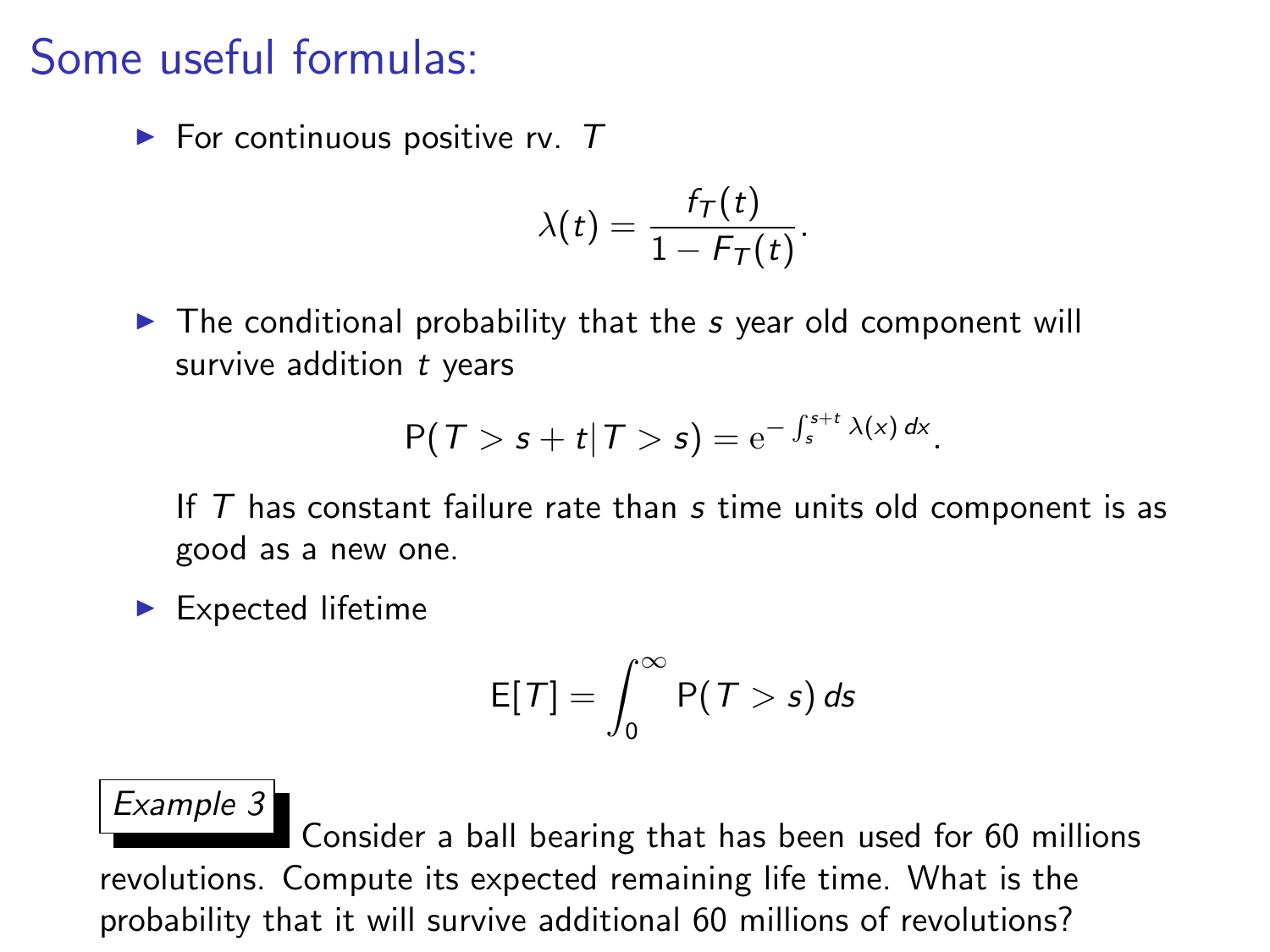## Combining different risks for failure

In real life, there are often several different types of risks that may cause failures; one speaks of different failure modes. Each of these has an intensity  $\lambda_i(s)$  and a lifetime  $\mathcal{T}_i$ .

We are interested in the distribution of  $T$ : the time instant when the first of the modes happen.

The event  $T > t$  is equivalent to the statement that all lifetimes  $T_i$ exceed t, i.e.  $T_1 > t$ ,  $T_2 > t$ , ...,  $T_n > t$ . If  $T_i$  are independent then

$$
P(T > t) = P(T_1 > t) \cdot \ldots \cdot P(T_n > t) = e^{-\int_0^t \lambda_1(s) ds} \cdot \ldots \cdot e^{-\int_0^t \lambda_n(s) ds}
$$
  
=  $e^{-\int_0^t \lambda_1(s) ds - \ldots - \int_0^t \lambda_n(s) ds} = e^{-\int_0^t \lambda_1(s) + \ldots + \lambda_n(s) ds}$ 

which means that the failure intensity including the  $n$  independent failure modes is  $\lambda(s) = \sum \lambda_i(s)$ .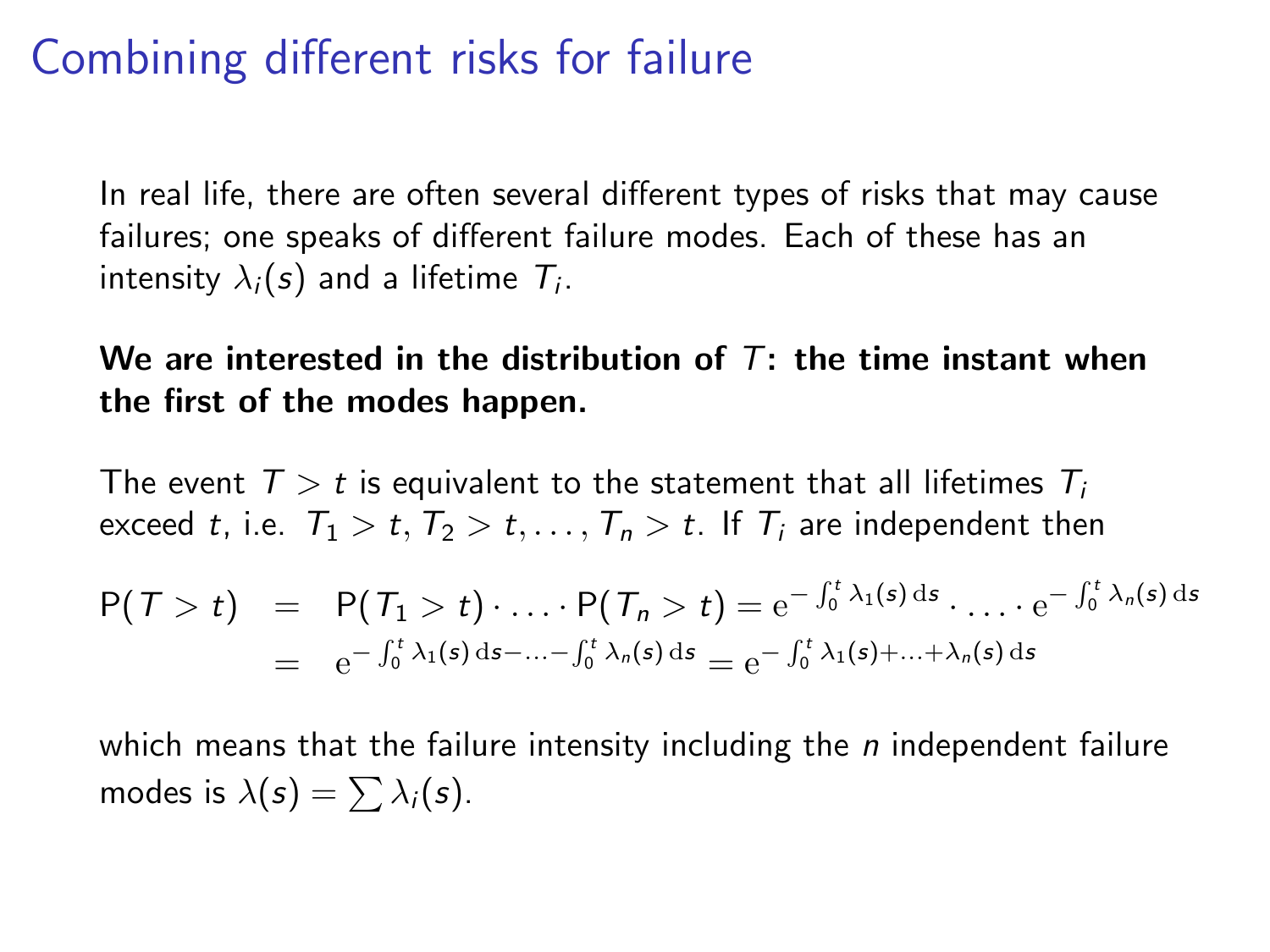### Absolute Risks

Failure intensity  $\lambda(s)$  describes variability of life lengths in a population of components, objects or human beings. Extensive statistical studies are needed to estimate  $\lambda(s)$ . More often, observed information is not sufficient to determine the failure intensity.

Sometimes one has only access to the total number of failures; for example, number failures during a specified period of time (or in a certain geographical region). Let us call failures "accidents", and suppose that these cause serious hazards for humans. Absolute risk is meant as the chance for a person to be involved in a serious accident (fatal), or of developing a disease, over a time-period.

Often a distinction is made between so-called "voluntary risks" and the "background risks". Clearly accidents due to an activity like mountaineering is obviously a voluntary risk, while the risk for death because of a collapse of a structure is an example of a background risk and is much smaller (about  $10^6:1$  in Great Britain).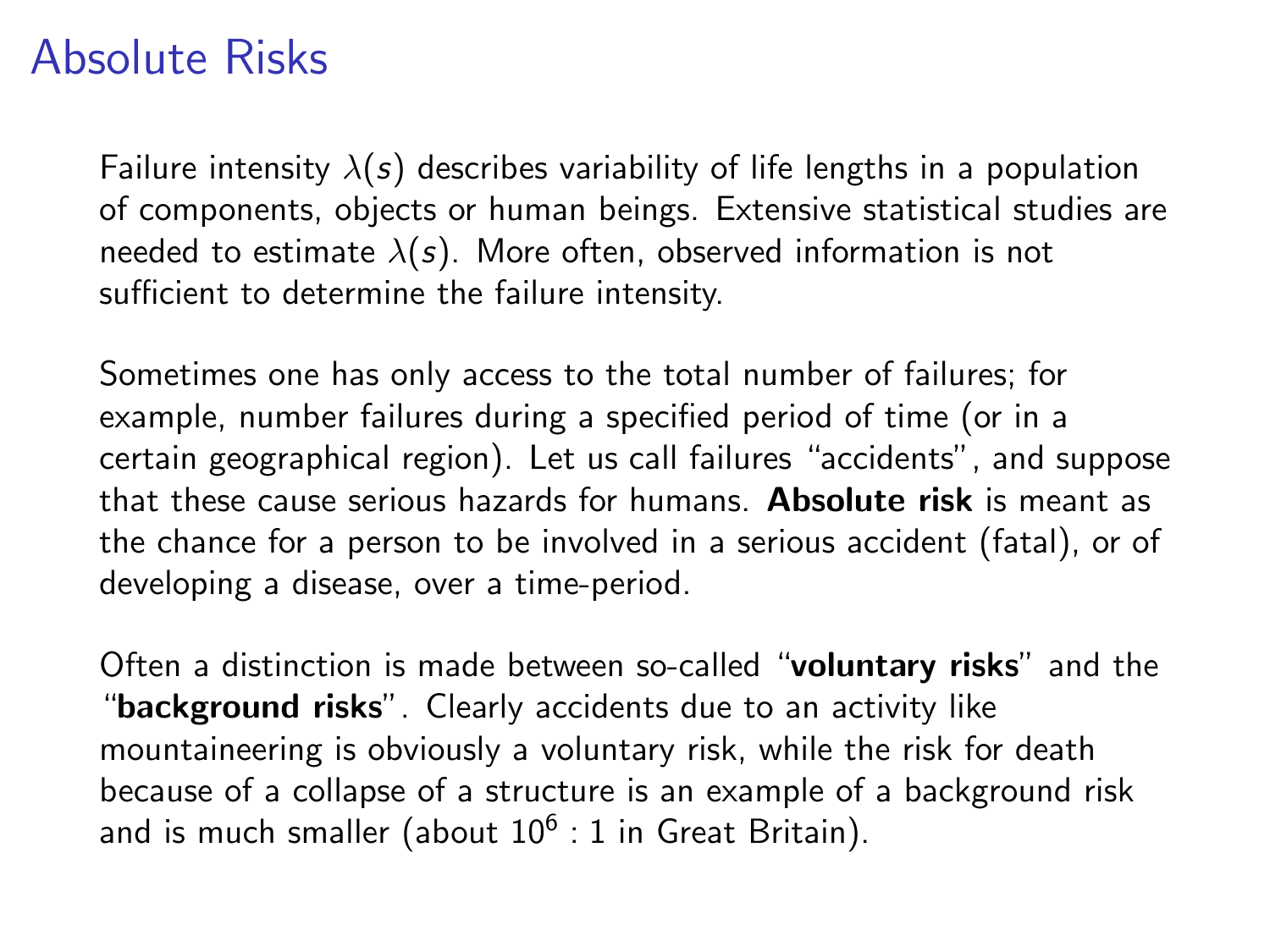## Tolerable risks

The magnitudes of the risks specified in the following table are meant approximatively: the number of fatal accidents during a year divided by the size of the population exposed for the hazard. (Fatal accidents in traffic belongs to the second category of hazards.)

| Risk of death       | Characteristic response                               |
|---------------------|-------------------------------------------------------|
| per person per year |                                                       |
| $10^{-3}$           | Uncommon accidents; immediate action is taken         |
|                     | to reduce the hazard                                  |
| $10^{-4}$           | People spend money, especially public money to        |
|                     | control the hazard (e.g. traffic signs, police, laws) |
| $10^{-5}$           | Parents warn their children of the hazard (e.g. fire, |
|                     | (drowning, fire arms, poison)                         |
| $10^{-6}$           | Not of great concern to average person; aware of      |
|                     | hazard, but not of personal nature; act of God.       |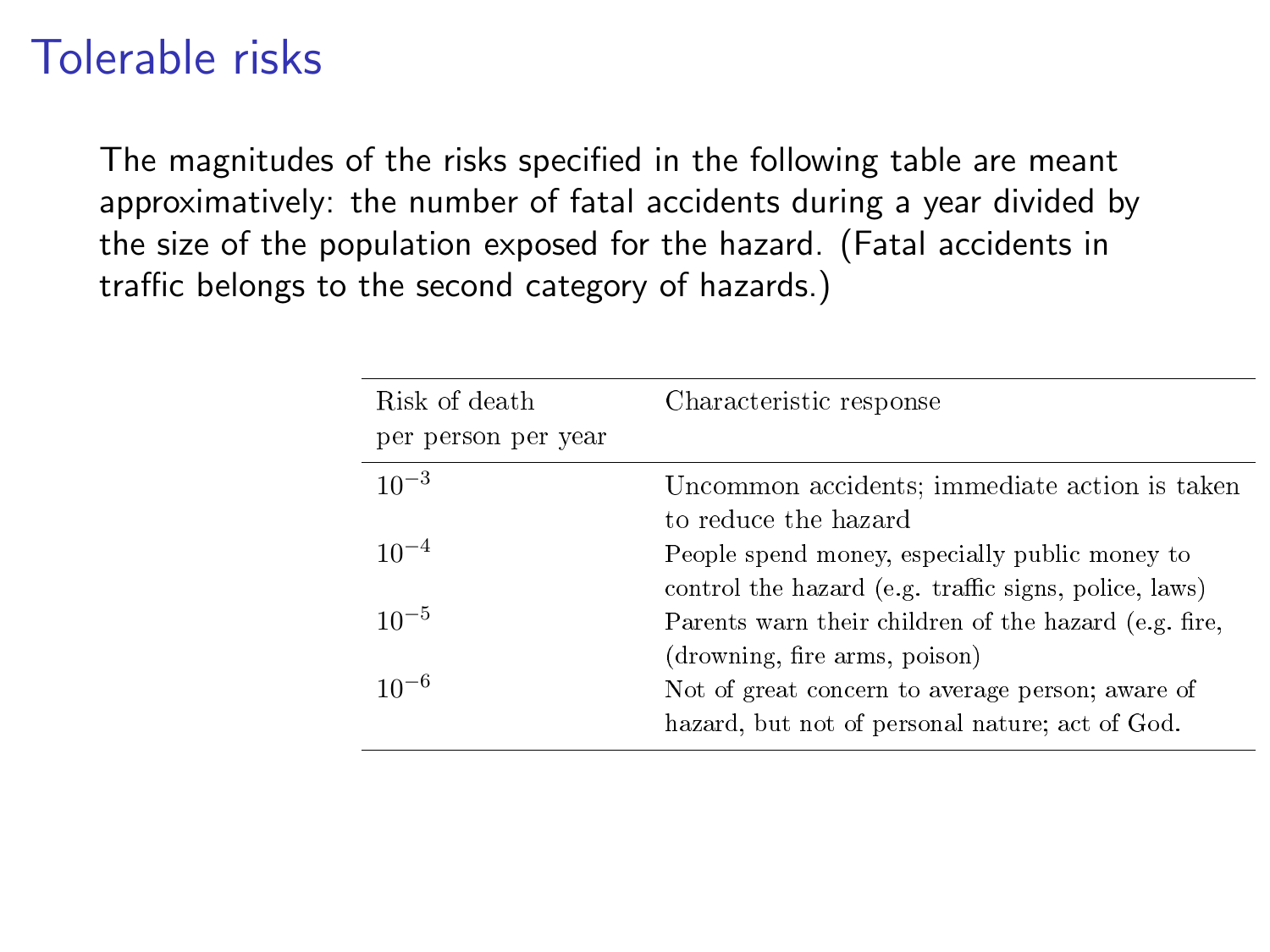## Example - Number of perished in traffic

Year 1998 it was reported about 41 500 perished in traffic accidents in the United States while in Sweden the number was about 500.

In order to compare these numbers, one needs to compensate for the size of populations in both countries. A fraction of the numbers of perished by the size of population, giving the "absolute risks" (frequencies of death).

In US the frequency was about 1 in 6 000, circa 1.7 · 10<sup>−</sup><sup>4</sup> , while in Sweden, 1 in 17 000, circa 0.6 $\cdot$  10 $^{-4}$ , which is nearly three times lower. $^3$ 

When looking for explanation for the difference, the first thing to be explored is the total exposure of the populations for the hazard, in other words if an average inhabitant of the U.S. spends more time in a car than a person in Sweden does.

We found that 1998 the risk in US was about 1 person per  $100 \cdot 10^6$  km driven while in Sweden, 1 per  $125 \cdot 10^6$  km. (Is this significant difference?)

<sup>&</sup>lt;sup>3</sup>Comparisons of chances to die in traffic accidents between countries can be difficult since statistics may use different definitions and have different accuracy.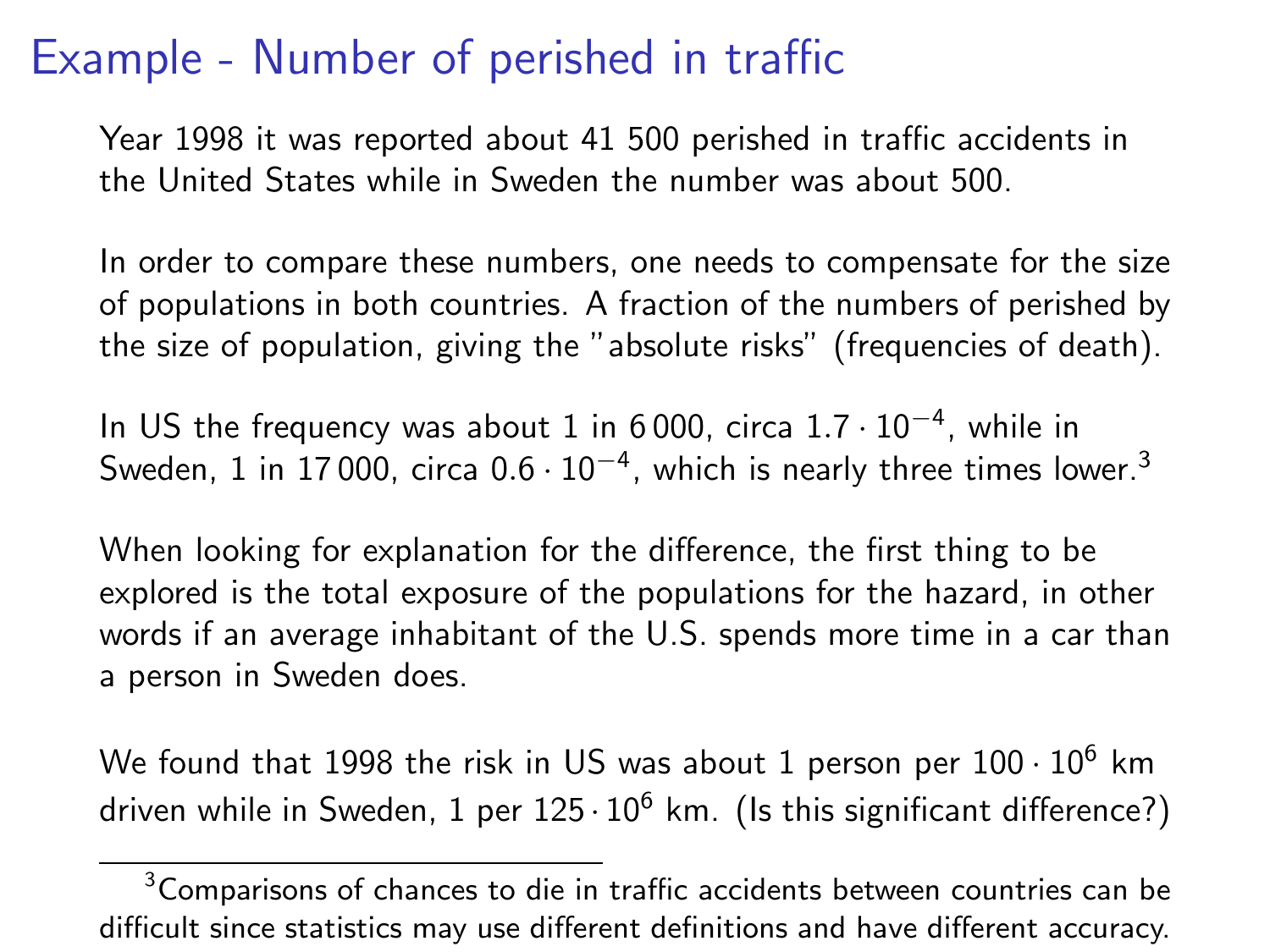# Comparative death risks,(average 1970-1973 in U.K.)

In the following list we will compare "activity/cause" with absolute risk for death measured per hour of exposure:

| Mountaineering (international) $2700 \cdot 10^{-8}$         |                               |
|-------------------------------------------------------------|-------------------------------|
| Air travel (international) $120 \cdot 10^{-8}$              |                               |
|                                                             | Car travel $56 \cdot 10^{-8}$ |
| Accidents at home (all) $2.1 \cdot 10^{-8}$                 |                               |
| Accidents at home (able-bodied persons) $0.7 \cdot 10^{-8}$ |                               |

Fire at home  $0.1 \cdot 10^{-8}$ 

Let pretend that the risk for death in traffic in Sweden is of the same order as in U.K. and that the average person spend 15 minutes in a car per dav and that there are  $10^7$  Swedes then the estimated average number of death in traffic would be

$$
0.25\cdot 365\cdot 10^7\cdot 50\cdot 10^{-8}=456.
$$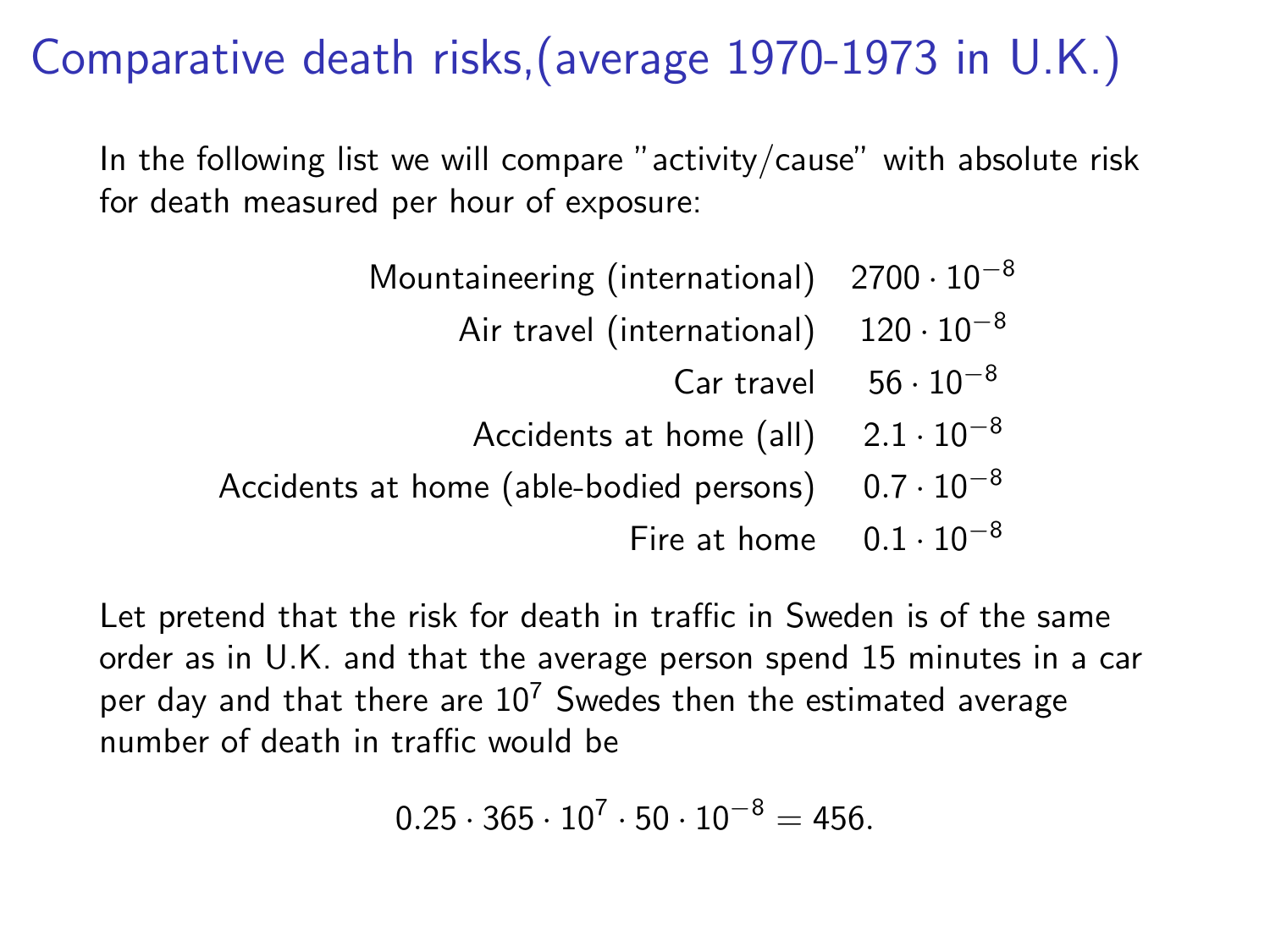# Predicting N

**Problem:** Let N be the number of perished due to an activity, in a specified population (a country), and period of time (often one year). For example: N - number of perished in traffic next year in Sweden. Uncertainty of N value can be model by means of probability distribution. Choice of model is often based on reasoning, experience (i.e. historical data), convenience. Prediction assumes, that  $N$  in close future, will vary in a similar way as in the past.

**Model:** If N is the number of accidents which occur independently with small probability then N may have a Poisson distribution,  $N \in Po(m)$ , where  $m = E[N].<sup>4</sup>$ 

Data: One needs data to estimate Nth cdf or test the model. For example one may have observations of  $N_i$  during a number of years or have more detailed data, e.g.  $N = N_1 + N_2 + ... + N_k$  where  $N_i$  are the number perished in *i*th region. Are  $N_i$  independent Poisson rv. with the same mean m?

<sup>&</sup>lt;sup>4</sup>This is a consequence of the approximation of the binomial distribution by the Poisson distribution (the law of small numbers).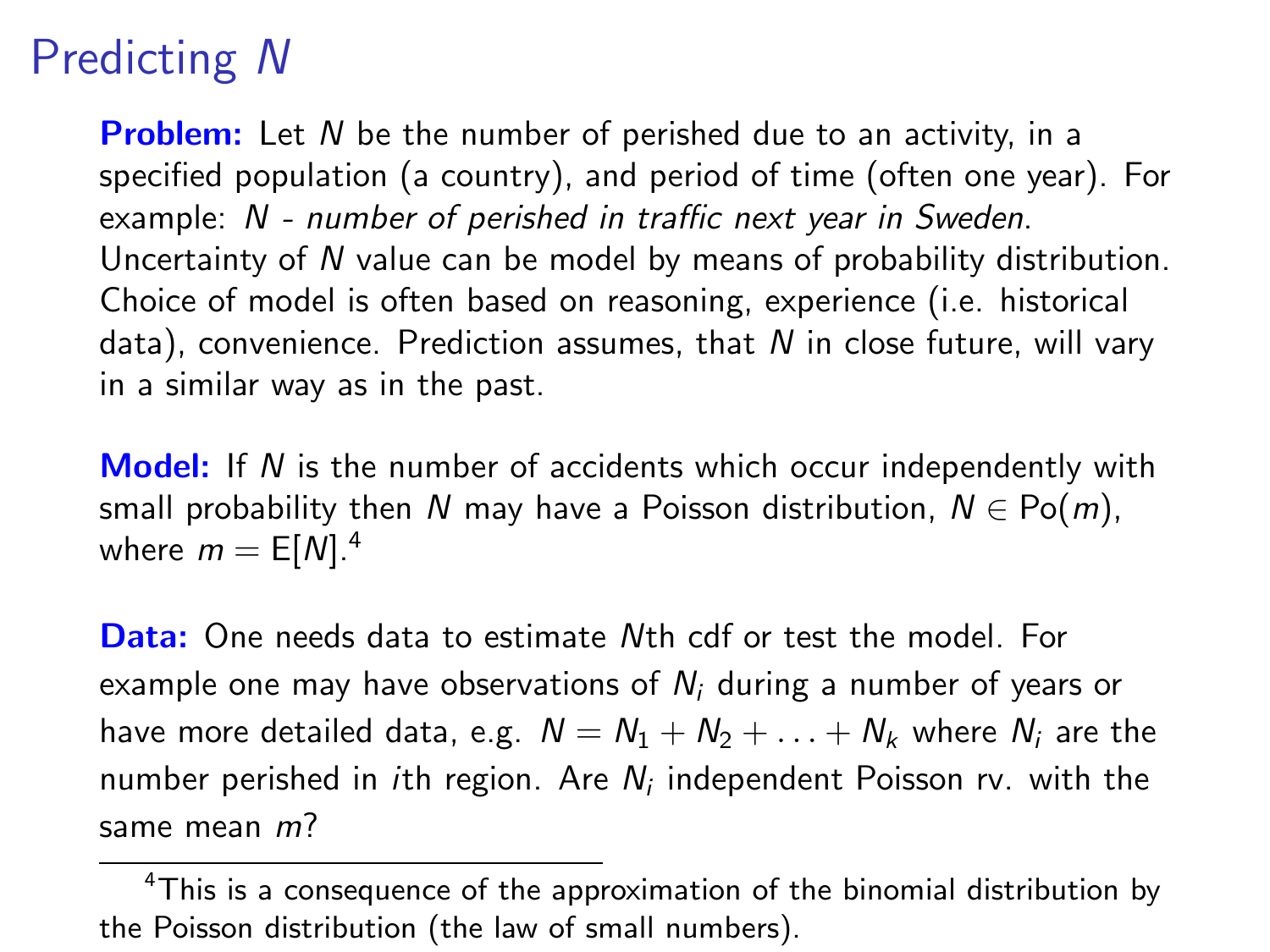## Testing the Poisson assumption for N

We consider two cases:

✫

- $\blacktriangleright$  E[N]  $<$  15 then one could use the  $\chi^2$  test to check assumption that the data follows Poisson cdf. For example Horse-kick data considered in Chapter 4. Typically the data set has to be large.
- $\blacktriangleright$  E[N]  $>$  15 then one can use the following approximation. Here less data is needed to motivate the significance level of the test.

 $\sim$ Normal approximation of Poisson distribution. Let  $N$  be a Poisson distributed random variable with expectation  $m$ ,

 $N \in Po(m)$ .

If m is large (in practice,  $m > 15$ ), we have approximately that

 $N \in N(m, m)$ .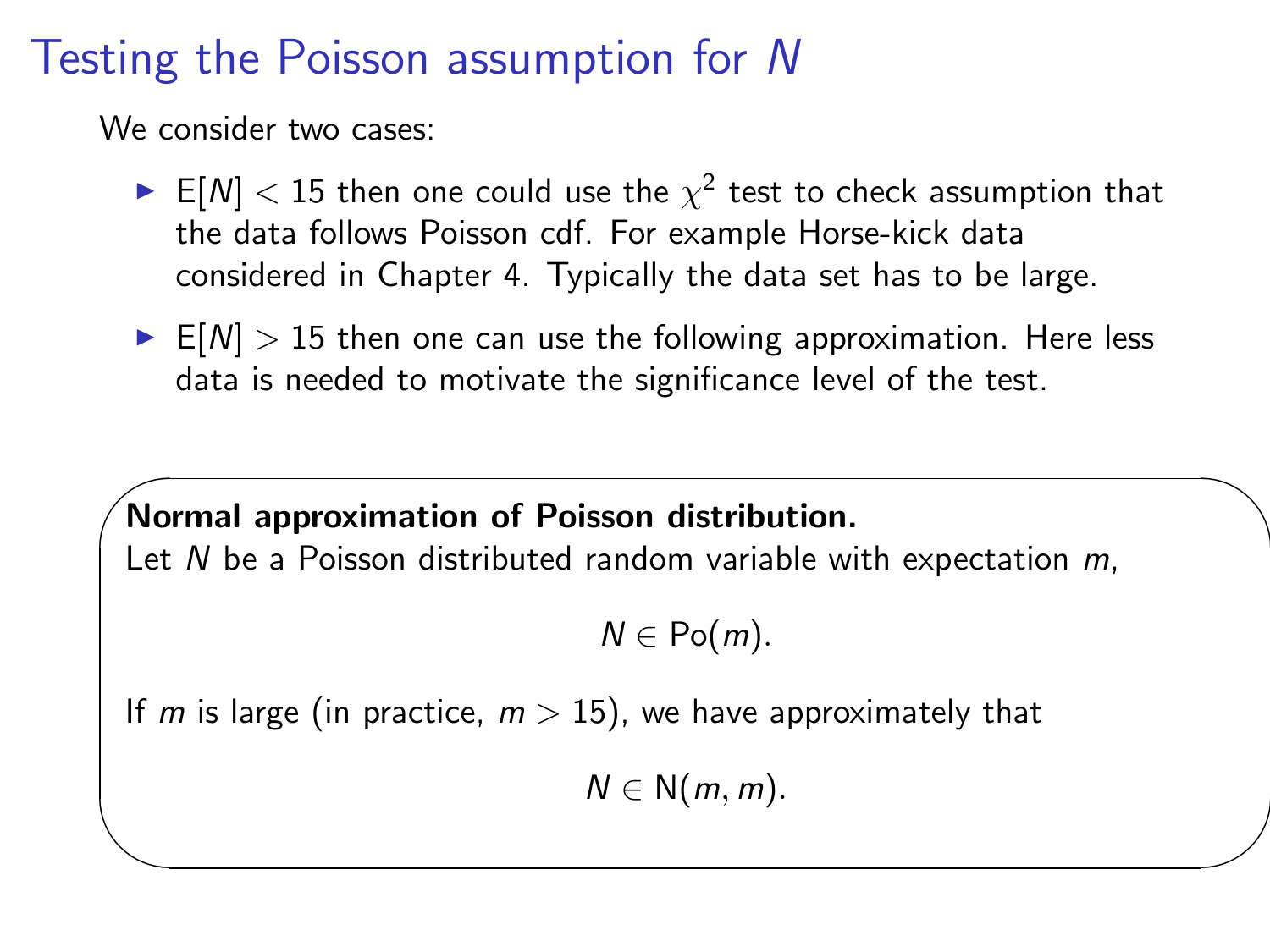### Example:

From "Statistical Abstract of the United States", data for the number of crashes in the world during the years 1976-1985 are found:

−2 −1  $^{\circ}$ 11 L 2 F T 3F 4 Normal Probability Plot 2% 5% 10% 30% 50% 70% 90% 95% 98% 99% 99.5% 99.9% 99.99% The estimated mean is 23.8 while variance 22.2

 $P(N > 35) \approx 1 - \Phi((35 - 23.8))/$ √  $(23.8) = 1 - \Phi(2.296) = 0.011.$ or  ${\sf P}(N>35)\approx 1-\Phi((35+0.5-23.8))/$ √  $(23.8) = 0.008$ .



24 25 31 31 22 21 26 20 16 22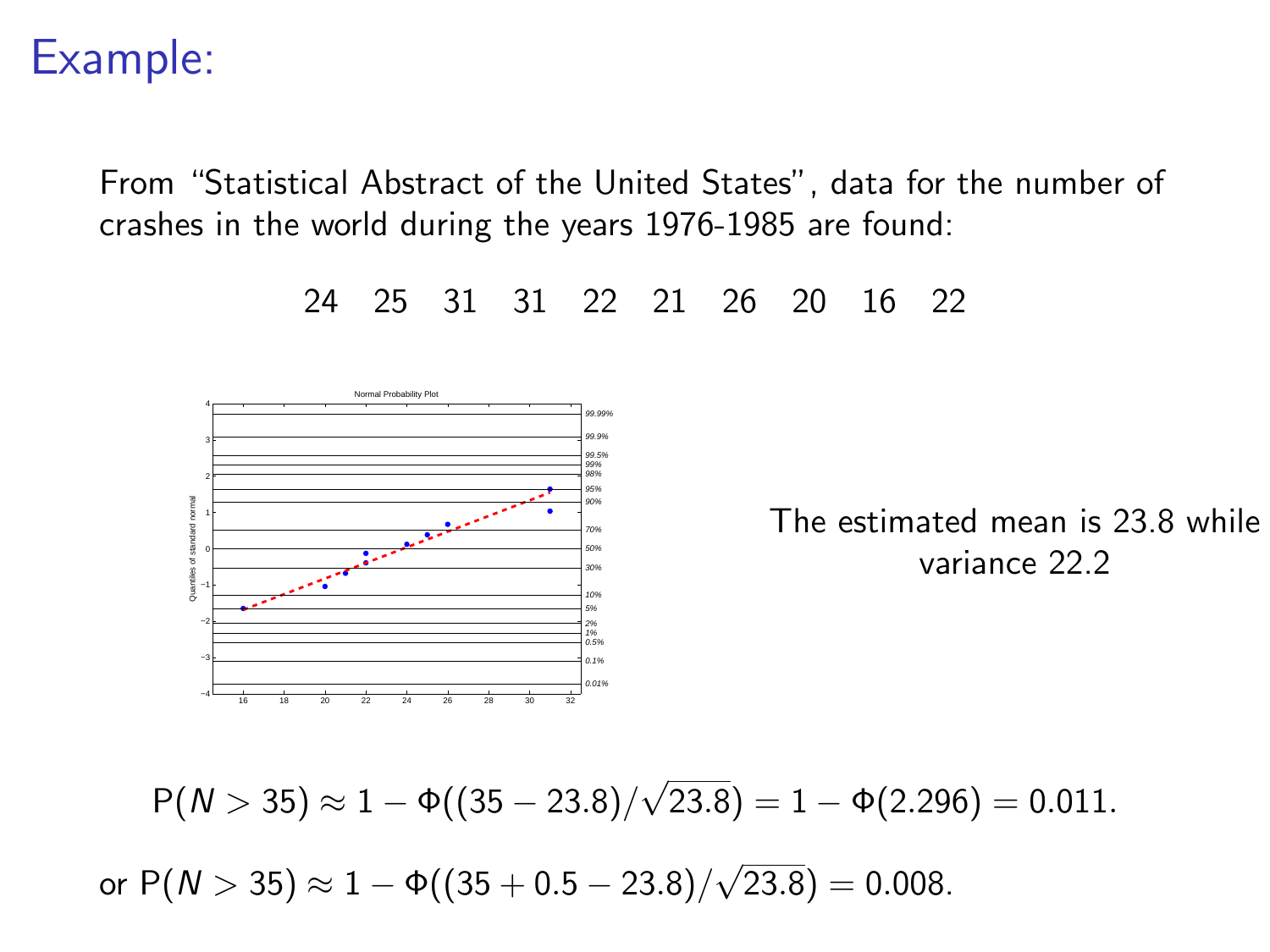### Test for overdispersion<sup>5</sup>

In the case when  $m$  is large, to test whether data do not contradict the assumption, often the following property of a Poisson distribution is used:  $V[N] = E[N] = m$ . In the case of a Poisson distribution, the ratio  $V[N]/E[N]$  is obviously equal to 1. Let estimate  $E[N]$  by  $\bar{n}$  and  $V[N]$  by

$$
s_{k-1}^2 = \frac{1}{k-1} \sum_{i=1}^k (n_i - \bar{n})^2.
$$

Then an approximate confidence interval for  $\theta = V[N]/E[N]$  can be constructed, viz.

$$
\frac{\bar{n}}{s_{k-1}^2} \frac{\chi^2_{1-\alpha/2}(k-1)}{k-1} \leq \frac{\mathsf{V}[N]}{\mathsf{E}[N]} \leq \frac{\bar{n}}{s_{k-1}^2} \frac{\chi^2_{\alpha/2}(k-1)}{k-1}
$$

with approximate confidence  $1 - \alpha$ . If  $\theta = 1$  is not in that interval, the hypothesis about Poisson distribution is rejected.

 $5$ Overdispersion is the presence of greater variability in a data set than is expected. It is a very common feature in applied data analysis because in practice, populations are frequently heterogeneous, e.g. mean is not constant.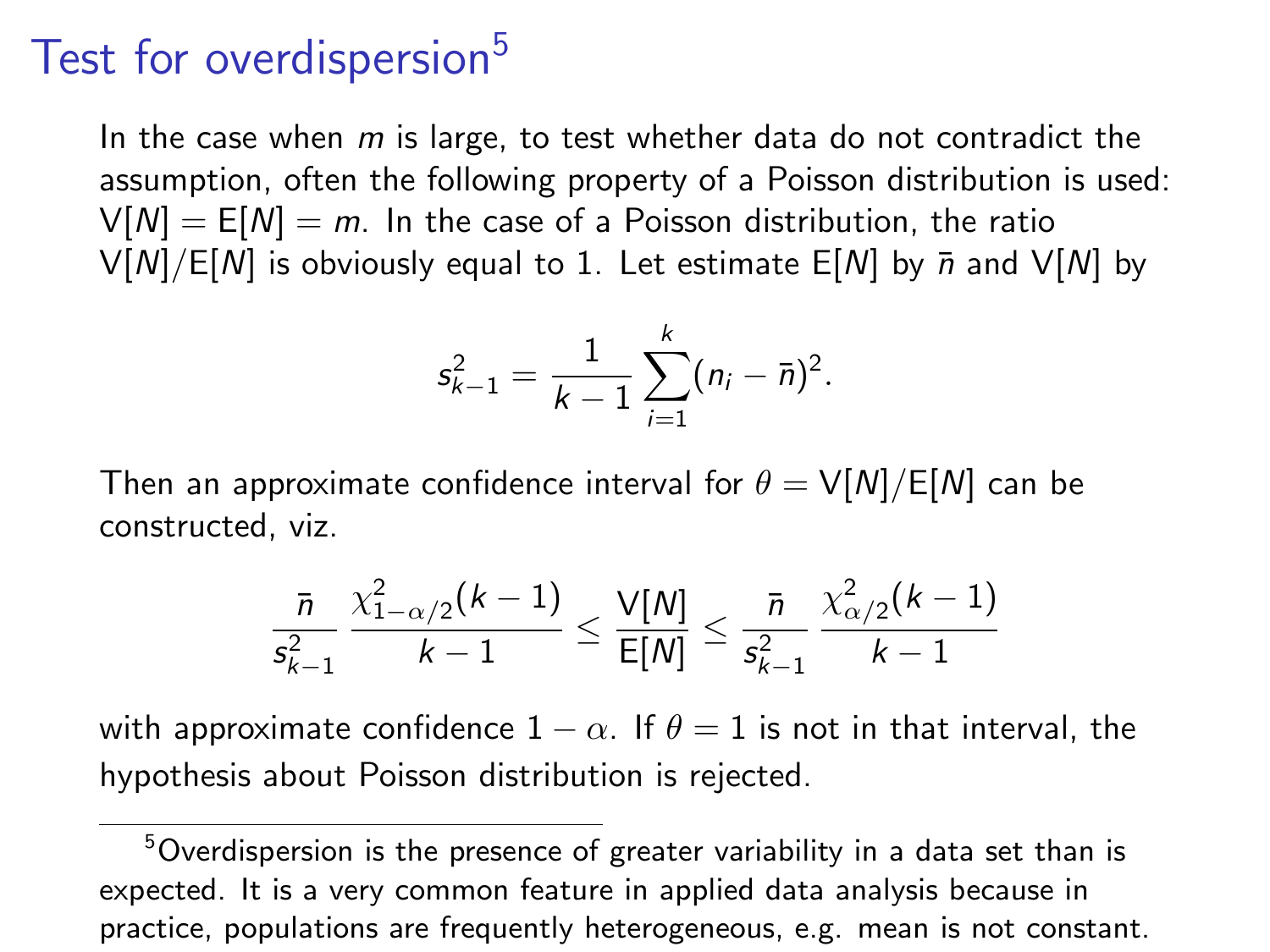## Example - Flight safety

Continuation of Example where number of crashes of commercial air carriers in the world during the years 1976-1985 were presented. Let us assume that the flight accidents forms a Poisson point process (exponential times between accidents) and hence  $n_i$  are independent observations of  $Po(m)$  distributed variables.

As we shown before  $\bar{n} = 23.8$  while  $s_{k-1}^2 = 22.2$ . The approximate confidence interval for  $V[N]/E[N]$  is

$$
\frac{\bar{n}}{s_{k-1}^2} \, \frac{\chi^2_{1-\alpha/2}(k-1)}{k-1} \leq \frac{\mathsf{V}[{\mathsf{N}}]}{\mathsf{E}[{\mathsf{N}}]} \leq \frac{\bar{n}}{s_{k-1}^2} \, \frac{\chi^2_{\alpha/2}(k-1)}{k-1}
$$

giving for the data

$$
\left[\frac{23.8}{22.2} \cdot \frac{2.7}{9}, \frac{23.8}{22.2} \cdot \frac{19.02}{9}\right] = [0.32, 2.26].
$$

Since 1 is in the interval the hypothesis is not rejected.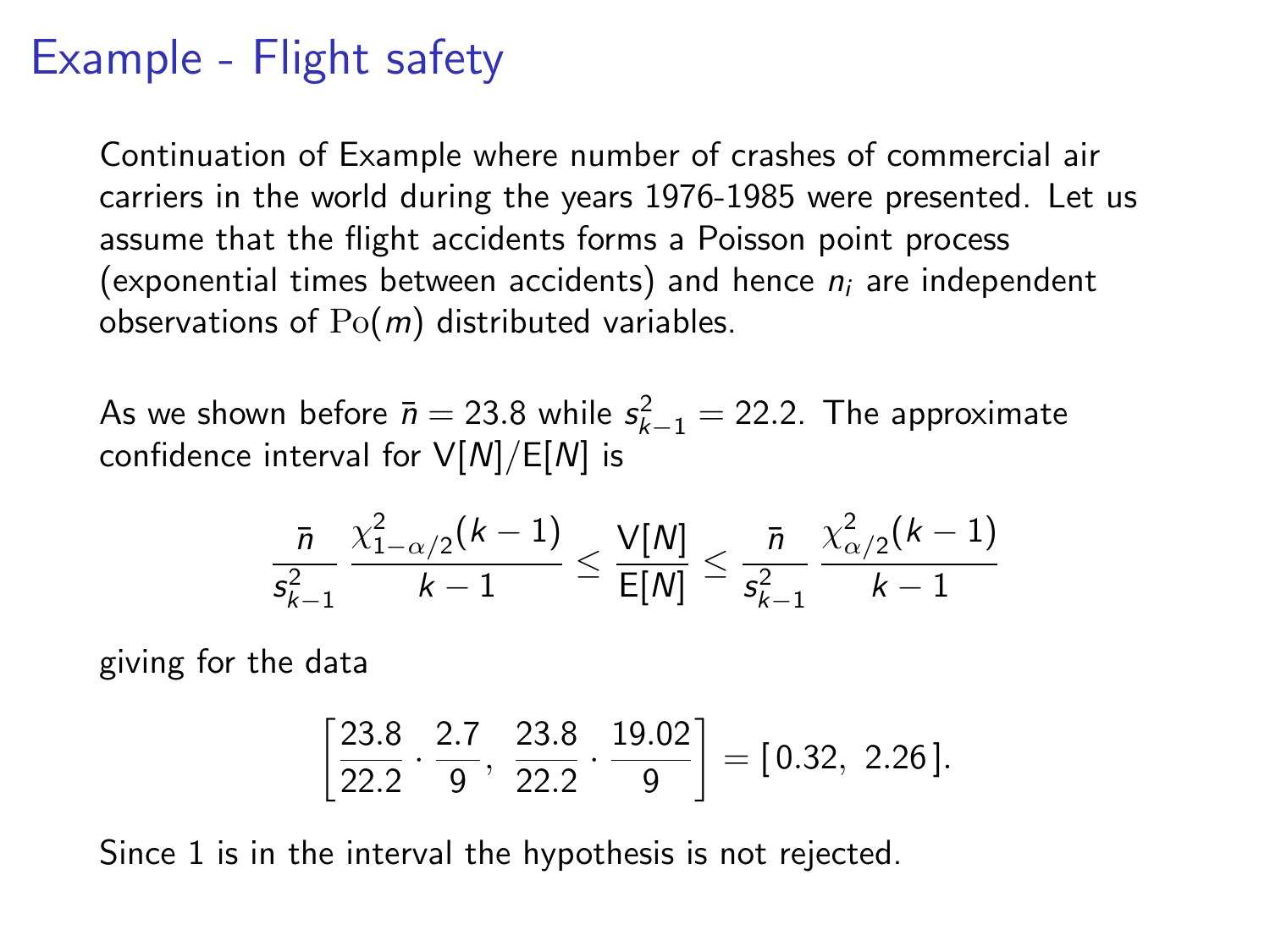## Counting number of events N:

**Data:** Suppose we have observed values of  $N_1, \ldots, N_k$ , which are equal to  $n_1, n_2, \ldots, n_k$ , say. The first assumption is that  $N_i$  are independent Poisson with constant mean  $m$  (the same as N has). Suppose that the test for over-dispersion leads to rejection of the hypothesis that  $N_i$  are iid Poisson. Over-dispersion can be caused by variable mean of  $N_i$  or that Poisson model is wrong. What can we do?

The first step is to assume that  $N_i$  are Poisson but have different  $expectations$   $m<sub>i</sub>$ .

Little help for predicting future unless one can model variability of  $m<sub>i</sub>!$ 

We propose solution in the next lecture.